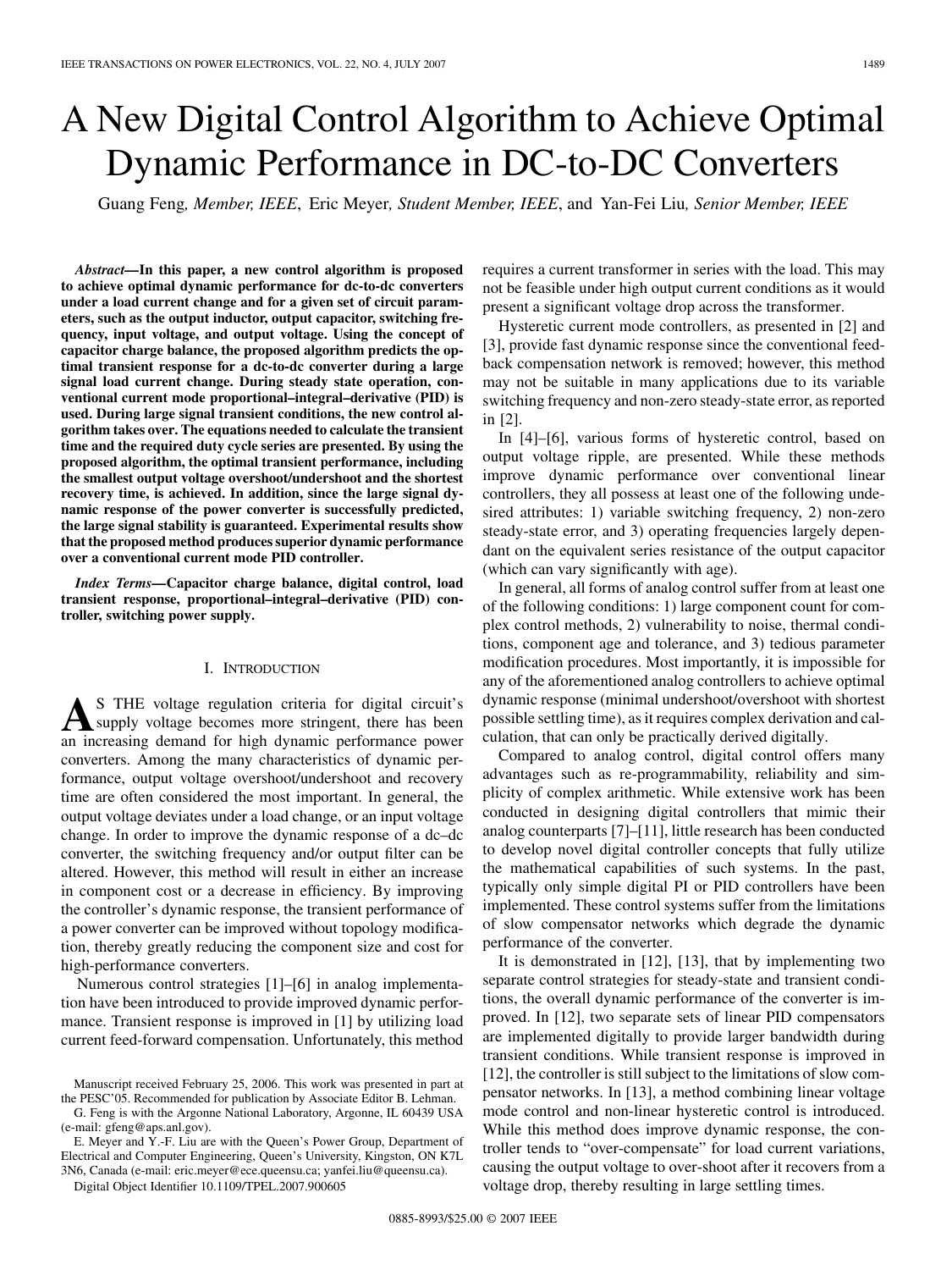

Fig. 1. Synchronous buck converter.

For a Buck converter with a specified set of parameters (switching frequency, output inductor and output capacitor), there exists a best possible dynamic response/optimality condition to a load current step of any magnitude. Under this optimality condition, the shortest recovery time and the smallest overshoot/undershoot during the transient are achieved simultaneously. In [14] and [15], controllers are presented which attempt to achieve optimal dynamic response. In [14], the authors attempt to mimic optimal response by using a conventional control method. However, this approximation only produces near-optimal results and fails to minimize the voltage deviation and settling time. In addition, the implementation is very complicated. In [15], it is acknowledged that in order for a Buck converter to provide an optimal response to a rapid parameter change, the duty cycle must be set to 100% (for load current step up)/0% (for load current step down) for a specified period of time and then 0% (for load current step up)/100% (for load current step down) for an additional period. In [15], these time periods are calculated in Matlab offline and then programmed in an FPGA. The system only functions properly when the parameter variation (such as the load current change) is defined in advance. This is contrary to typical Buck converter applications.

In this paper, an algorithm is proposed which allows converters to achieve their best possible dynamic performance. It is demonstrated that by employing the principle of capacitor charge balance, a converter can achieve optimal dynamic response under a load current variation of an arbitrary magnitude.

In Section II, the concept of optimal dynamic response is introduced. In Section III, the transient response of a Buck converter under voltage mode control is analyzed in order to outline the deficiencies of conventional linear control techniques. In Section IV, the optimal transient response algorithm is proposed. This is followed by the derivation of the equations to implement the proposed method in Section V. Simulation and experimental results are presented in Section VI and the conclusions are presented in Section VII.

## II. OPTIMAL DYNAMIC RESPONSE

Fig. 1 illustrates the topology of a synchronous Buck converter. It is well known, that in the case of a rapid load current variation, the output voltage will deviate from its reference value for a finite period of time. Since the inductor current  $i<sub>L</sub>$  cannot change instantaneously to correspond with the output current variation, the capacitor current  $i_C$  must compensate for the difference between  $i_L$  and  $i_o$ . Therefore, until the inductor current  $i_L$  reaches the new output current  $i_o$ , the capacitor must either



Fig. 2. Converter response to a positive load current step change.

charge or discharge, causing the output voltage to overshoot or undershoot the reference voltage.

Power train parameters, such as output filter components and switching frequency, are normally decided based on efficiency and steady-state requirements. The input and output voltages are determined by the system requirement. The control loop design of the converter is primarily based upon the desired dynamic response. For a given set of power train and control loop parameters, there exists a corresponding transient response to a load current step. The dynamic response of a converter can generally be characterized by the voltage undershoot/overshoot and the settling time, illustrated in Fig. 2.

It is known that different control methods will yield different dynamic responses (such as overshoot, undershoot, settling time, etc) for a given load current step. It is noted that for a specified set of power train parameters, there exists an optimal dynamic response (minimum possible undershoot/overshoot with minimum possible settling time) for a load current step change.

The primary goal is to develop a control method that allows converters to achieve this response for load current steps of any magnitude. This paper proposes a digital control method to achieve this optimal dynamic response.

# III. LIMITATIONS OF CONVENTIONAL CONTROL METHODS DURING A LOAD TRANSIENT

Since the dynamic performance under a load current change is arguably the most important issue in power converter design, the transient response of a power converter under a large signal positive load current change will be fully discussed. In this section, the transient response of a Buck converter (Fig. 1) under voltage mode control is analyzed.

The dynamic response waveforms of a voltage mode controlled Buck converter, under a positive load current step change, are illustrated in Fig. 3. The load current steps from  $i_{o1}$  to  $i_{o2}$  at point 0. It is assumed that before point 1, the output voltage drop has not been sensed by the control circuit. Therefore, the duty cycle remains constant. As a result, the inductor current remains unchanged for the period  $t<sub>0</sub>$ . Since the load current is greater than the inductor current, the capacitor begins to discharge as it provides the required load current.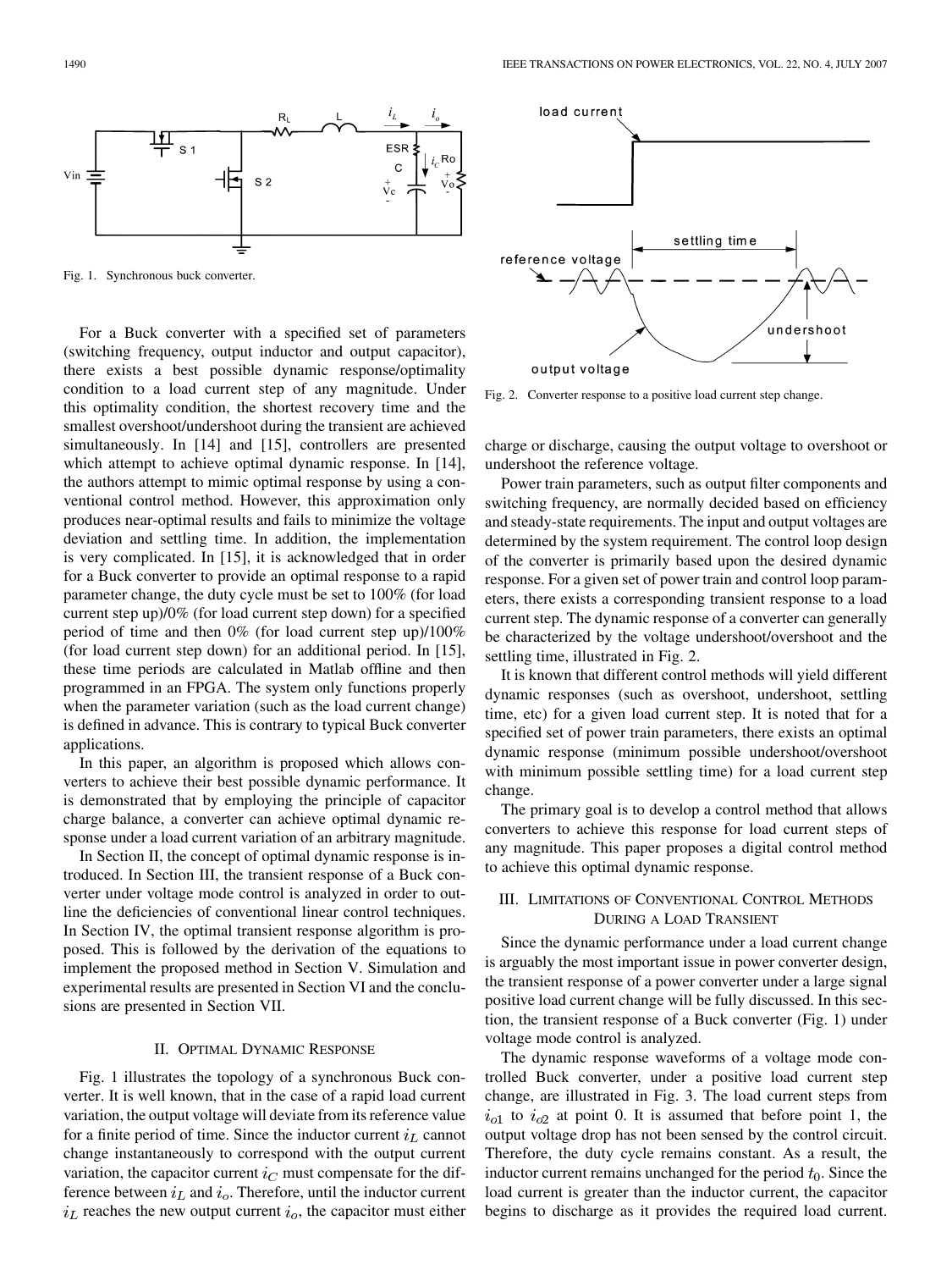

Fig. 3. Transient response of a voltage mode controlled buck converter under positive load current step change (top: inductor current, bottom: capacitor voltage).

As a result, the capacitor and output voltages decrease. At point 1, the converter begins to react to the output voltage drop. The duty cycle increases, which causes the inductor current to increase. However, before point 2, the inductor current is still lower than the load current. As a result, the capacitor voltage continues to decrease. At point 2, the inductor current is equal to the load current and the capacitor stops discharging. At this point, the capacitor voltage drop is at its maximum.

After point 2, the inductor current continues to increase and becomes greater than the load current. As a result, the capacitor begins re-charging and the output voltage rises up towards the nominal value  $V_{ref}$ . When the value of capacitor charge,  $A_{\text{charge}}$ , is equal to the capacitor discharge,  $A_{\text{discharge}}$ , the capacitor voltage reaches its nominal value,  $V_{\text{ref}}$ , at point 3. It can be observed in Fig. 3, that at point 3, the inductor current  $i_{L1}$  is larger than the load current  $i_{o2}$ , indicating that the capacitor current is non-zero. Therefore, the capacitor will continue to charge and the voltage will continue to rise. The controller will now compensate for this overshoot by decreasing its duty cycle. This cyclical pattern will continue for many cycles until the converter fully recovers at point 5, thus causing the recovery time to be sub-optimal. This analysis indicates that voltage mode control cannot achieve the best possible dynamic performance.

Generally speaking, the design objectives for voltage mode control, or other conventional linear control methods are to make the steady state error converge to zero and to achieve

wide bandwidth with sufficient phase margin. The design is based on frequency domain analysis and does not focus on the time-domain response. Additionally, since the controller is based solely on the small signal response of the converter, it cannot possibly guarantee optimal large signal dynamic performance. Therefore, a new method should be proposed to achieve the best possible dynamic response.

#### IV. PROPOSED OPTIMAL TRANSIENT RESPONSE ALGORITHM

As previously mentioned, for any given power converter and its related parameters, there exists an optimal dynamic response (minimum undershoot/overshoot and minimum recovery time) to a load current change. Fig. 4 shows the optimal response.

In order to achieve the optimal dynamic response, the following can be observed from Fig. 4:

1) Following a positive load current step change (at Point 0), the inductor current can not change instantaneously and therefore a portion of the load current is supplied by the output capacitor. The capacitor voltage drop is expressed in

$$
C\frac{dv_C}{dt} = i_c = i_L - i_o
$$
  
\n
$$
\Delta v_c = \frac{1}{C} \int_{\text{Point0}}^{\text{Point2}} (i_L - i_o) dt.
$$
 (1)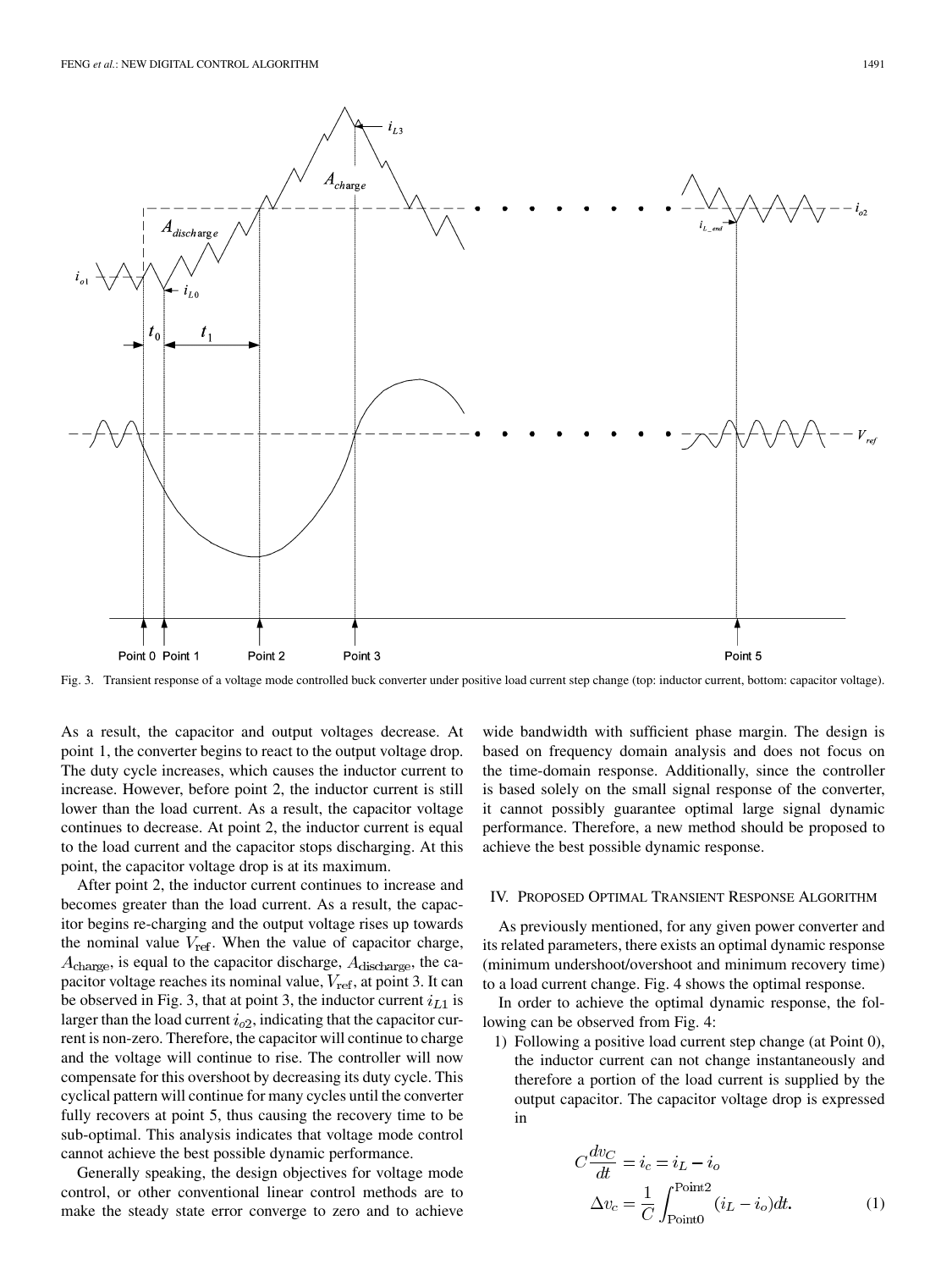

Fig. 4. Optimal inductor current path for load current positive change (top: inductor current, bottom: capacitor voltage).

In order to minimize  $\Delta v_c$ , and consequently,  $\Delta v_o$ ,  $A_0$  and  $A_1$  (as shown in Fig. 4) must be minimized. The capacitor discharge portion  $A_0$  occurs prior to the controller detecting the transient and is considered an unavoidable capacitor charge loss.  $A_0$  may be reduced by decreasing the sampling time. Thus, in order to ensure that the voltage drop is minimized, the controller must minimize the capacitor discharge portion  $A_1$ .

2) In order to minimize  $A_1$  (and thus  $\Delta v_0$ ), the duty cycle must be set to its maximum duty cycle (100%) during  $t_1$  in order to allow the inductor current to increase at its maximum slew rate. The maximum positive inductor slew rate is expressed in

$$
\frac{di_L}{dt} = \frac{v_{\rm in} - v_o'}{L}.\tag{2}
$$

Allowing the inductor current to increase at its maximum slew rate minimizes  $t_1$  and thus minimizes the integral period in (1). Conversely, if the duty cycle were not set to its maximum for  $t_1$ , the voltage drop would not be minimized as excess charge would be removed from the capacitor, as demonstrated in Fig. 5.

3) The capacitor re-charges during periods  $t_2$  and  $t_3$  (as shown in Fig. 4) since the inductor current is greater than the load current. The output voltage will rise and return to its nominal value at the instant that the charge previously removed from the capacitor equals the charge delivered to the capacitor. If the inductor current reaches its new steady state value at the instant when the output voltage



Fig. 5. Alternate inductor current path of a Buck converter under a load current change.

equals the reference voltage, the converter is considered recovered.

4) As previously mentioned,  $t_1$  was minimized by initially setting the duty cycle to 100%. This, in turn, minimized  $A_1$ ensuring that the necessary recharge portion  $A_2$  is minimal. Since the required recharge portion  $A_2$  is minimized, it is necessary to minimize the time required to deliver this charge. Referring to Fig. 4, in order to minimize the time required  $(t_2+t_3)$  to deliver  $A_2$ , the inductor current should be allowed to vary at its maximum slew rates  $[(2)$  for  $t_{\text{up}}$ and (3) for  $t_{\text{down}}$ . Since  $A_2$  is fixed, this will effectively maximize the height of  $A_2$ , thereby minimizing the base of  $A_2$  ( $t_2 + t_3$ ). Thus, the duty cycle is set to 100% for  $t_{\text{up}}$ and 0% for  $t_{\text{down}}$ 

$$
\frac{di_L}{dt} = \frac{-v_o'}{L}.\tag{3}
$$

The main concept of the optimal path is that  $t_{\text{up}}$  and  $t_{\text{down}}$ are chosen such that the charge removed from the capacitor is equal to the charge supplied to the capacitor at Point 5.

Fig. 4 illustrates the optimal response of a Buck converter to a positive load current step.

A similar analysis can be performed for a negative current step change.

The proposed algorithm precisely calculates the value of  $t_{\text{up}}$ and  $t_{\text{down}}$  in real time so that the optimal response is realized for a load current variation of any magnitude. Furthermore, the algorithm calculates the new steady-state duty cycle value so that the controller may undergo a smooth transition from transient to steady-state mode without any switchover. Therefore, the shortest possible transient time is realized.

## V. DERIVATION OF THE OPTIMAL CONTROL ALGORITHM

From the analysis in the previous section, the best possible dynamic response can be achieved by setting the duty cycle to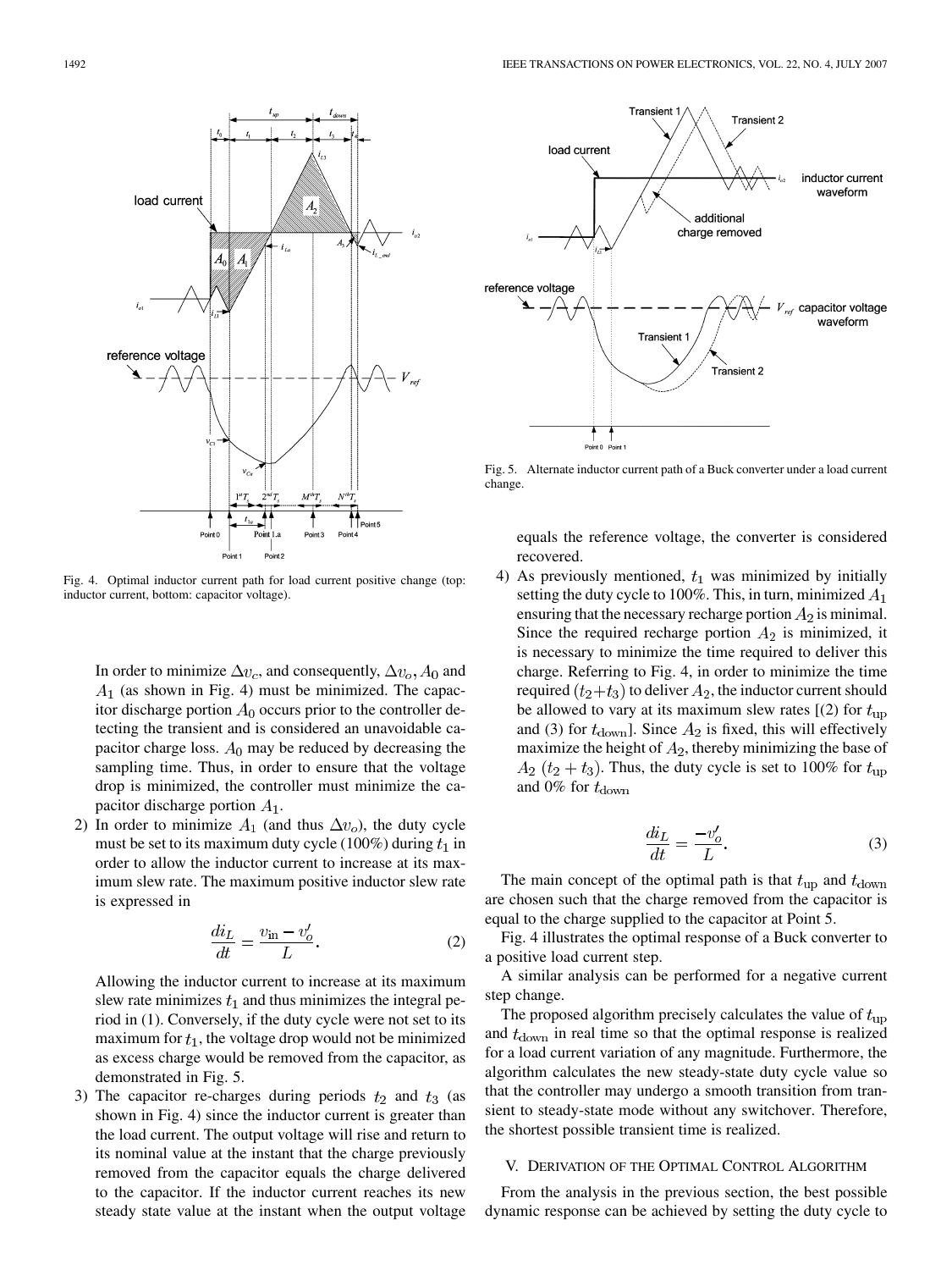its maximum value (usually 100%) for a period of  $t_{\text{up}}$  so that the inductor current can increase at its maximum slew rate to provide the increased load current and also to recharge the output capacitor. Immediately following  $t_{\text{up}}$ , the duty cycle is set to its minimum value (usually  $0\%$ ) for a period of  $t_{\text{down}}$  and the inductor current decreases at its maximum slew rate. The value of  $t_{\text{up}}$  and  $t_{\text{down}}$  should be selected such that at the end of  $t_{\text{down}}$ , the output voltage recovers to its original voltage level and the inductor current reaches its new steady state value. Therefore, in order to achieve the best possible dynamic response, it is necessary to determine the rising time  $(t_{\text{up}})$  of the inductor current and the falling time  $(t_{\text{down}})$  of the inductor current. In addition, the new duty cycle,  $D_{\text{new}}$ , should also be estimated.

The dynamic equations of a synchronous Buck converter are previously expressed in  $(1)$ – $(3)$ . Equation  $(2)$  is applicable when S1 is on and S2 is off. Equation (3) is applicable when S1 is off and  $S2$  is on.

In (1)–(3),  $v_{\text{in}}$  represents the input voltage,  $v_c$  represents the capacitor voltage,  $i_c$  represents the capacitor current,  $i_l$  represents the inductor current,  $i<sub>o</sub>$  represents the load current and  $v'_{o}$ represents the equivalent output voltage including the system losses.  $v'_o$  is specified in (4), which includes the output voltage,  $v_o$ , and system loss,  $r_{\text{loss}}$ 

$$
v_o' = v_o + i_o r_{\text{loss}}.\tag{4}
$$

The output voltage is defined in (5), where ESR represents the equivalent series resistance of the output capacitor

$$
v_o = v_C + i_C \text{ESR} \tag{5}
$$

 $r_{\text{loss}}$  is defined in (6), where  $R_L$  represents the winding resistance of the filter inductor,  $R_{\text{on}}$  represents the MOSFET on-resistance and  $R_{\text{switching}}$  represents the equivalent MOSFET switching loss

$$
r_{\text{loss}} = R_L + R_{\text{on}} + R_{\text{switching}}.\tag{6}
$$

The key concept to achieve the optimal transient response is to precisely predict the rising and falling periods of the transient,  $t_{\text{up}}$  and  $t_{\text{down}}$ . Calculating  $t_{\text{up}}$  and  $t_{\text{down}}$  requires values for  $i_L, v_{\text{in}}v_o$  and  $i_o$ . In real time implementation  $i_L, v_{\text{in}}$  and  $v_o$  can be directly measured, however  $i<sub>o</sub>$  must be estimated.

In the proposed algorithm, the transient time is calculated in six steps.

- 1) Estimate the new load current  $i_{o2}$
- 2) Calculate the inductor current rising and falling slew rates.
- 3) Calculate the capacitor discharge portion  $A_0$ .
- 4) Calculate  $t_1$  and the capacitor discharge portion  $A_1$ .
- 5) Calculate  $t_4$  and the capacitor discharge portion  $A_3$ .
- 6) Calculate the capacitor charge portion  $A_2$  and the time periods  $t_2$  and  $t_3$ .

In order to simplify the calculations, four assumptions are made.

- 1) During the transient period, the output voltage variation is small, so it can be assumed that the output voltage is approximately equal to  $V_{\text{ref}}$ .
- 2) After point 1, the load current remains constant at  $i_{02}$  and load oscillations have subsided.
- 3) The input voltage remains constant during the transient.
- 4) Current feed-forward and load-line regulation methods are not utilized in the proposed optimal control algorithm.

Using these assumptions, the equations to calculate the transient time are given as follows.

# Step 1) **Estimate the new load current**  $i_{o2}$

To estimate the new load current value, the output voltage,  $v_{o1}$ , the inductor current  $i_{L1}$  at point 1, the output voltage,  $v_{oa}$ , and the inductor current,  $i_{La}$  at point 1.a are sensed. The time period between these two sample points,  $t_{1a}$ , is known. During the time interval,  $t_{1a}$ , the change of output capacitor charge can be written as (7), and rewritten as (8) as follows:

$$
C\Delta v_C = C(\Delta v_0 - \Delta i_C \text{ESR})\tag{7}
$$

$$
C \cdot \Delta_{v_c} = C \cdot [(v_{0a} - v_{01}) - (i_{ca} - i_{c1}) \cdot \text{ESR}]
$$
  
= 
$$
\int_{\text{point 1}}^{\text{point 1,a}} (i_L - i_{o2}) \cdot dt.
$$
 (8)

In (8),  $i_{Ca}$  and  $i_{C1}$  are the capacitor currents at point 1.a and point 1 respectively. Since  $i_{C1} = i_{L1}$  –  $i_{o2}, i_{Ca} = i_{La} - i_{o2}$ , and  $i_{C2} - i_{C1} = i_{La} - i_{L1}$ , (8) can be approximated in discrete-time form in (9) as follows:

$$
C \cdot (v_{0a} - v_{01}) = \frac{1}{2} (i_{L1} + i_{La}) \cdot t_{1a} - i_{o2} \cdot t_{1a} + (i_{La} - i_{L1}) \cdot C \cdot \text{ESR}.
$$
  
(9)  
From (9), the new local current *i* - can be estimated

From (9), the new load current  $i_{o2}$  can be estimated using (10) as follows:

$$
i_{o2} = \frac{1}{2}(i_{L1} + i_{La}) - \frac{C \cdot (v_{0a} - v_{01}) - C \cdot (i_{La} - i_{L1}) \cdot \text{ESR}}{t_{1a}}.
$$
\n(10)

# Step 2) **Calculate the inductor current rising and falling slew rates**

Considering the losses of the power stage, the inductor current rising and falling slew rates can be obtained from (2) and (3), respectively. Here, for simplicity, an approximation is made for  $v'_o$ , as defined in

$$
v_o' \approx V_{\text{ref}} + i_{o2} \cdot r_{\text{loss}}.\tag{11}
$$

## Step 3) **Calculate the capacitor discharge portion**

The capacitor discharge portion  $A_0$  can be estimated by using the change of the capacitor voltage during the time period  $t_0$ . Assuming that the capacitor voltage ripple is very small, the capacitor discharge portion  $A_0$  can be obtained using

$$
A_0 = C \cdot (v_{C0} - v_{C1}) \approx C \cdot (V_{\text{ref}} - v_{C1})
$$
  
=  $C \cdot (V_{\text{ref}} - v_{o1} + i_{C1} \cdot \text{ESR})$   
=  $C \cdot (V_{\text{ref}} - v_{o1} + (i_{L1} - i_{o2}) \cdot \text{ESR}).$  (12)

Step 4) **Calculate**  $t_1$  and the capacitor discharge portion  $A<sub>1</sub>$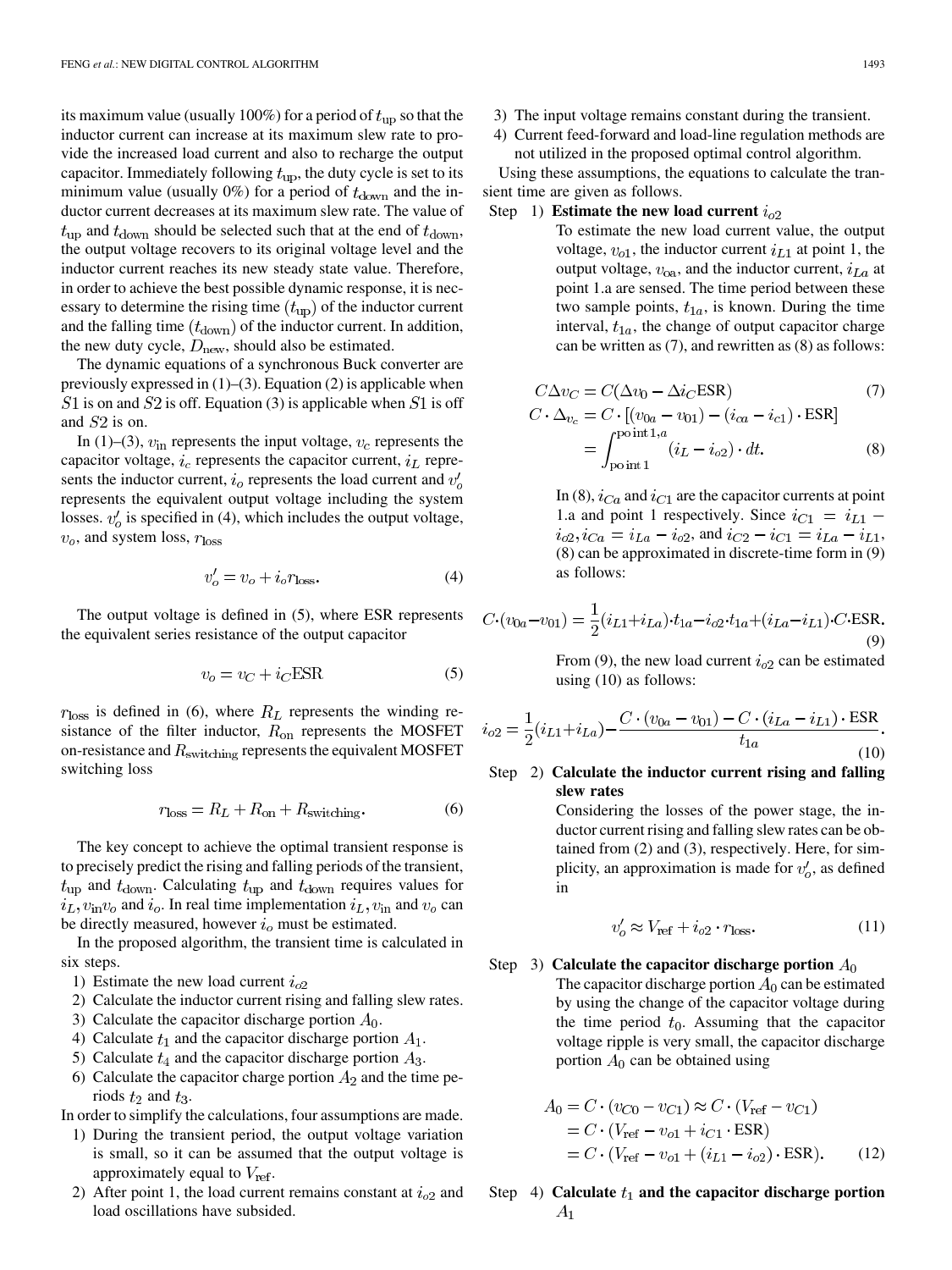Based on the estimated load current  $i_{o2}$  and the inductor current rising slew rate given by (2), the interval  $t_1$  and the capacitor discharge  $A_1$  can be obtained utilizing simple geometry, as defined in

$$
t_1 = \frac{i_{o2} - i_{L1}}{(v_{\text{in}} - v_o')/L}
$$
 (13)

$$
A_1 = \frac{1}{2}t_1(i_{02} - i_{L1}).
$$
\n(14)

# Step 5) **Calculate**  $t_4$  and the capacitor discharge portion  $A_3$

When the transient ends, the new steady state duty cycle is obtained using

$$
D_{\text{new}} = \frac{v_a'}{v_m}.\tag{15}
$$

The value of the new steady state inductor current ripple can be expressed as

$$
I_{\text{ripple}} = (1 - D_{\text{new}}) \cdot T_s \cdot \frac{v_o'}{L}.
$$
 (16)

Therefore, the new steady state inductor current valley value  $i_{L_{\text{end}}}$  is given by

$$
i_{L \text{ end}} = i_{a2} - \frac{1}{2} l_{\text{ripple}} = i_{o2} - \frac{1}{2} \left( 1 - \frac{v_o'}{v_{\text{in}}} \right) \cdot T_s \cdot \frac{v_o'}{L}.
$$
 (17)

Based on the estimated load current,  $i_{o2}$ , the inductor current falling slew rate, given by (3), and the new steady state inductor current valley value, given by (17), the interval  $t_4$  and the capacitor discharge portion,  $A_3$  can be obtained geometrically using

$$
t_4 = \frac{i_{o2} - i_{L \text{ end}}}{v_o' 1L}
$$
 (18)

$$
A_3 = \frac{1}{2} t_4 \cdot (i_{02} - i_{L\text{-end}}). \tag{19}
$$

# Step 6) **Calculate the capacitor charge portion**  $A_2$  and the **time periods**  $t_2$  and  $t_3$

It is noted in Fig. 4 that by the end of  $t_4$  (or at point 5), the charge removed from the capacitor is equal to the charge delivered to the capacitor, thus (20) must be satisfied

$$
A_0 + A_1 + A_3 = A_2. \tag{20}
$$

During the time period  $t_2$ , the inductor current slew rate is given by (2). During the time period  $t_3$ , the inductor current slew rate is given by (3). The capacitor charge area  $A_2$  can be derived geometrically in (21), where  $i_{L3}$  is given by

$$
A_2 = \frac{1}{2}(t_2 + t_3) \cdot (i_{L3} - i_{02})
$$
 (21)

$$
i_{L3} = i_{o2} + \frac{v'_0}{L} \cdot t_3 = i_{o2} + \frac{v_{\text{in}} - v'_0}{L} \cdot t_2. \tag{22}
$$

Using (22), the ratio  $t_2/t_3$  can be derived as

$$
t_2/t_3 = \frac{v'_o}{v_{\rm in} - v'_o}.\tag{23}
$$

Therefore, using (12), (14), (19), and (21)–(23), the optimal transient time  $t_2$  and  $t_3$  can be derived as

$$
t_2 = \sqrt{\frac{A_0 + A_1 + A_3}{\frac{1}{2} \frac{v_{\text{in}}}{v_o}, \frac{v_{\text{in}} - v_o'}{L}}}
$$
(24)

$$
t_3 = \frac{v_{\rm in} - v'_o}{v'_o} t_2.
$$
 (25)

By using (13), (18), (24), and (25), the optimal transient time is expressed as

$$
T_{\rm opt} = t_1 + t_2 + t_3 + t_4. \tag{26}
$$

From the above equations, it can be observed that the proposed optimal transient response method primarily uses division and square root operations to calculate  $t_1$  through  $t_4$ . If these two calculation operations were saved and implemented by look-up tables, the control algorithm can be easily implemented using ASIC (Application Specific Integrated Circuit).

Using the values of  $t_1, t_2, t_3$ , and  $t_4$ , the minimum number of switching cycles and their corresponding duty cycles can be predicted. However, it is unrealistic to assume that  $t_{\text{up}}$  and  $t_{\text{down}}$ will be an integer multiple of the switching period. Since, the duty cycle can only vary once per switching period, two possible cases for  $t_{\rm opt}$  must be considered and compensated for:

- 1)  $t_{\text{opt}}$  is an integer multiple of  $T_s$ , where  $T_s$  is the switching period, which is also the sampling period;
- 2)  $t_{\rm opt}$  is not an integer multiple of  $T_s$ .

In the first case, it is assumed that  $t_{\rm opt} = NT_s$ , and  $t_{\rm up}$  is greater than  $(M-1)T_s$  and less than  $MT_s$ , where M are N are integers. To achieve the best possible transient response, for the 1st to  $(M - 1)$ th switching cycles, the duty cycle is 100%. For the  $M$ th switching cycle, the duty cycle must be changed according to (27) and for  $(M + 1)$ th to Nth switching cycles, the duty cycle is 0%

$$
d = \frac{t_{\rm up} - (M - 1)T_s}{T_s}.
$$
 (27)

In the second case,  $t_{\text{opt}}$  is not an integer multiple of  $T_s$ . Instead,  $t_{\rm opt}$  can be expressed as  $t_{\rm opt} = NT_s + t_{\rm residual}$ , where  $t_{\text{residual}} < T_s$  and  $t_{\text{up}}$  is greater than  $(M-1)T_s$  and less than  $MT_s$ , as shown in Fig. 6. In this situation, the duty cycle values for the first to  $N$ th switching cycle are the same as that of the previous case. However, for the last  $(N + 1)$ th switching cycle, an approximate method is used. As shown in Fig. 6, the duty cycle is set to  $d_{N+1}$  given by (28), where  $i_{LN}$  is the inductor current at the end of switching cycle  $N$ . Therefore, the inductor current can still reach its new steady state valley value,  $i_{L\text{-end}}$ , at the end of the transient response (shown as the solid line shown in Fig. 6). The voltage error caused by this approximation method is very small compared to the output voltage drop during the load current step change, and thus, its influence can be neglected

$$
d_{N+1} = \frac{v_o T_s + (i_{L \text{ end}} - i_{LN})L}{v_{\text{in}} T_s}.
$$
 (28)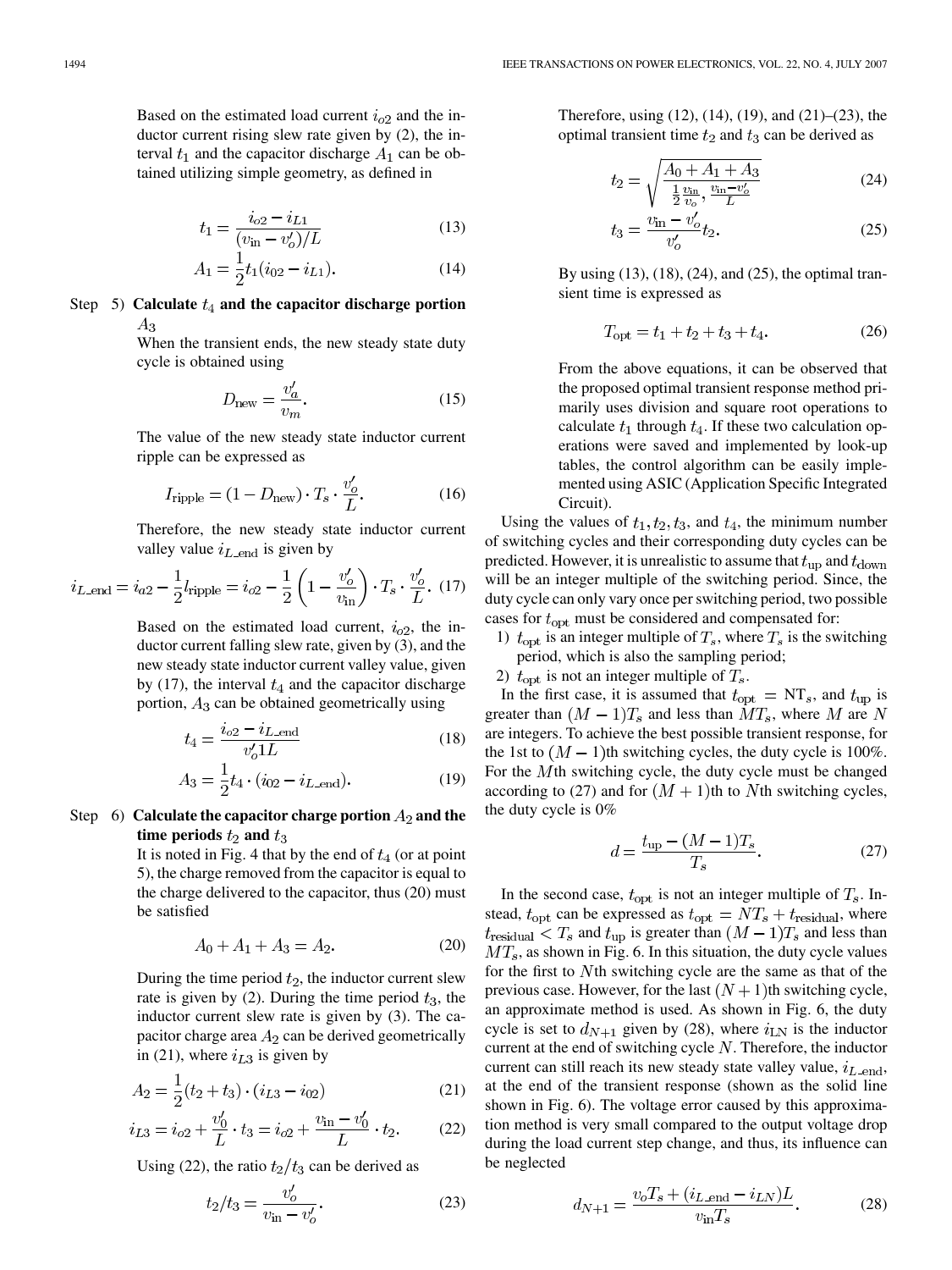

Fig. 6. Optimal inductor current transient for positive load current change when  $T_{\rm opt} = NT_s + T_{\rm residual}.$ 

In the proposed control system implemented with a buck converter, a PID controller is used to regulate the power converter during steady state periods and any small signal transient response periods. During a large transient, after the proposed algorithm completes at point 5, the control is switched back to the PID controller. Before the control algorithm is switched back to the PID controller, the algorithm calculates the new steady state values  $I_{\text{Lnew}}$  (if current mode control is used) and  $D_{\text{new}}$  for the PID controller, and resets the outputs of the PID controller to these values.

The value of  $D<sub>new</sub>$  is obtained using (15). Since, in steady state, the inductor current is sensed 0.3  $T_s$  before the switch is turned on and the slew rate during MOSFET turn-off period is— $v'_o/L$ , the steady state reference inductor current value  $I_{\text{Lnew}}$  for a current mode PID controller can be obtained using

$$
I_{\text{Lnew}} = i_{L\text{-end}+0.3 \cdot v_o' \cdot \frac{T_s}{L}}.\tag{29}
$$

Compared to current-mode control, only one additional realtime measurement is required: the input voltage. This addition can be accomplished without significant cost. While some converter parameters must be estimated by the designer, small errors will not significantly affect the performance of the proposed algorithm.

In order for the proposed controller to be transferred from one converter to another, the power train parameters and switching speed must be reprogrammed. This proves advantageous over traditional analog designs which require the compensator's components to be replaced.

In this section, the equations of the proposed optimal control algorithm were derived for a positive load current change. In order to apply the algorithm to a negative load current change, the operation principles and equations are virtually identical to those detailed above. It is noted that if the load current changes again before the output voltage recovers due to previous transient, the system might oscillate. Fortunately, this is not common as the output voltage can recover very quickly.



Fig. 7. Block diagram of current-mode PID controller.

#### VI. COMPUTER SIMULATION AND EXPERIMENTAL RESULTS

Simulation and experimental results are used to demonstrate the superior performance of the proposed optimal control method for a Buck converter. Matlab was utilized to simulate a synchronous Buck converter with the following parameters:  $V_{\text{in}} = 5 \text{ V}, V_{o} = 2.5 \text{ V}$ , rated load power = 25 W,  $L = 1 \mu \text{H}$ ,  $C = 235 \,\mu\text{F}$ , ESR = 1 m $\Omega$ , RL = 2 m $\Omega$  and  $fs = 400 \,\text{kHz}$ .

The proposed algorithm was tested against a digitally-implemented current-mode PID controller. Although numerous controllers for dc–dc converters exist, a comparison was made with a current-mode controller because it is most frequently used in VRM applications and produces superior results over voltagemode control. However, since the proposed controller allows the converter to achieve optimal dynamic performance (smallest overshoot/undershoot and shortest recovery time), other controllers cannot attain superior results.

A block diagram of the current mode PID controller is illustrated in Fig. 7. The  $z$ -domain transfer functions of the outer PID loop and the inner PI loop are expressed in (30) and (31), respectively. The PID controller was designed in the frequency-domain with a bandwidth of 70 kHz and a phase margin of  $50^{\circ}$ . In order to ensure stability of the current-mode PID controller, the sampling delay must be compensated for. The sampling delay does not affect the stability of the proposed large-signal algorithm

$$
G(z) = \frac{42.26 - 49.56z^{-1} + 8.82z^{-2}}{1 - z^{-1}}\tag{30}
$$

$$
G(z) = \frac{0.0856 - 0.078z^{-1}}{1 - z^{-1}}.
$$
\n(31)

The 9-b A/D converters allowed for a 7.8-mV voltage resolution. The voltage deviation threshold, required to activate the proposed algorithm, was set to 15.6 mV (double the least significant digit of the A/D converters). The finite resolution of the A/D converter caused minor inaccuracies in the algorithm's operation. Small "switch-over" effects can be observed from both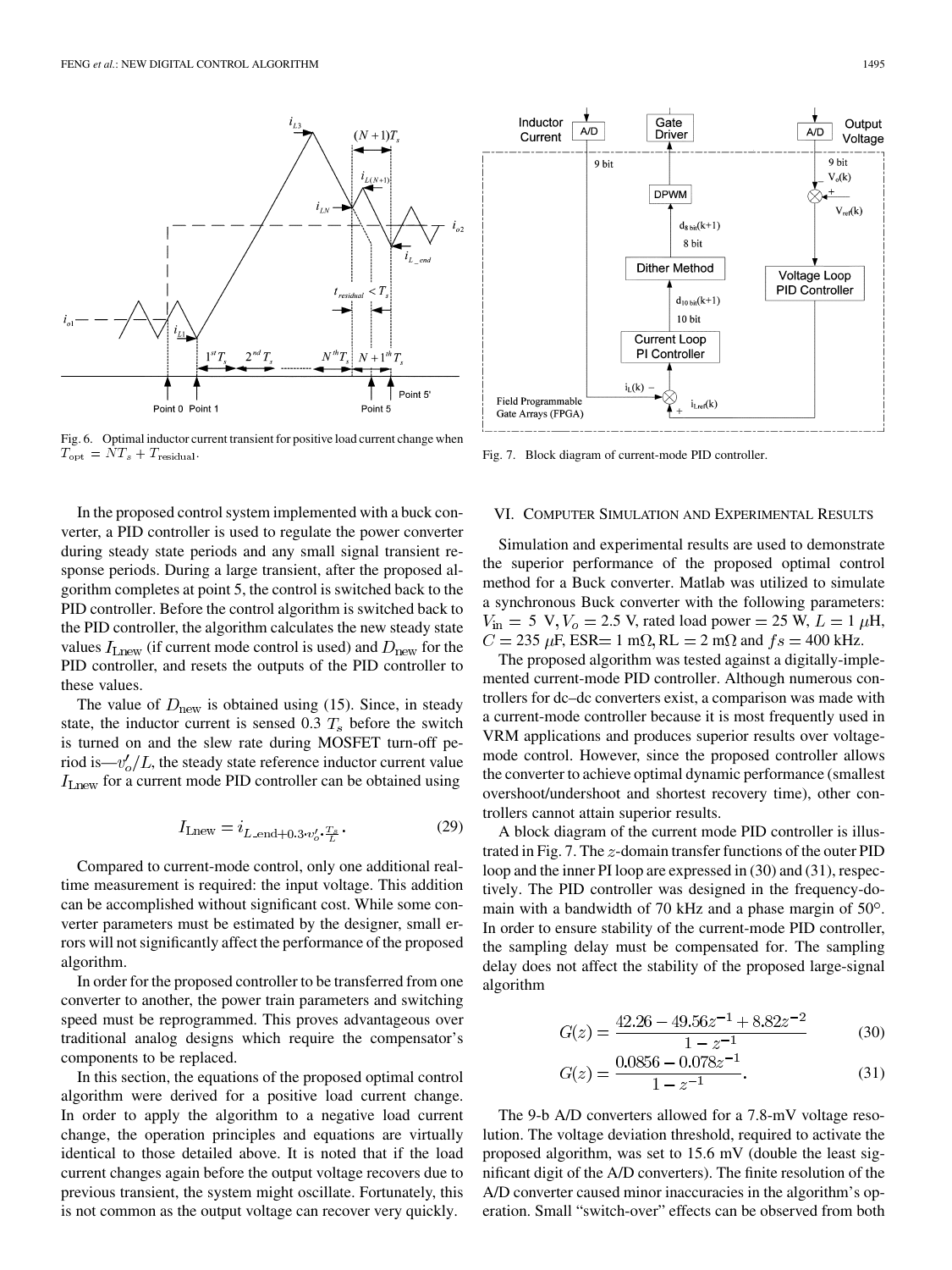$26$  $\overline{\mathcal{D}}$  $\overline{28}$  $2.55$ วผ  $\mathcal{D}$  $\mathbf{f}$  $^{24}$  $2.45$  $\overline{\mathbf{r}}$  $2\lambda$  $\overline{2}$ ÷  $2.3$  $2.3<sup>2</sup>$  $12$  $\overline{10}$  $(a)$  $(b)$ 

Fig. 8. Simulation result of output voltage (top) and inductor current (bottom) response to a load current step change from 0A to 5A; [X axis: 40  $\mu$ s/div; Y axis: 50 mv/div (top), 2 A/div (bottom)]. (a) Current mode PID controller, output voltage (top) and inductor current (bottom) (b) The proposed optimal control algorithm (average case), output voltage (top) and inductor current (bottom).

TABLE I SIMULATION RESULTS OF THE DYNAMIC RESPONSE TO A LOAD A CURRENT CHANGE FROM 0 A TO 5 A

| Control method              |              | $\Delta v_{o}$ (mV) | $T_{\text{recovery}}(us)$ |
|-----------------------------|--------------|---------------------|---------------------------|
| Optimal control algorithm   | Best case    | -65                 | 14                        |
|                             | Average case | -86                 | 13                        |
|                             | Worst case   | $-105$              | 16                        |
| Current mode PID controller |              | $-128$              | 170                       |

simulation and experimental results at the completion of the algorithm due to this inaccuracy.

Through simulation, three separate cases were tested: 1) Best case (the voltage deviation threshold is exceeded immediately before the voltage is sensed), worst case (the voltage deviation threshold is exceeded immediately after the voltage is sensed), and average case (the voltage deviation threshold is exceeded midway between two sensing time points). In Fig. 8, the average case response of the proposed optimal algorithm is compared with the digitally-implemented current-mode PID controller.

It can be observed from Fig. 8 that with the proposed method, during load current transient, the inductor current responds very quickly and rises above the new steady state output current to quickly charge the output capacitor. With PID controller, during load current transient, the inductor current is slightly above the new steady state value (about 0.2 A) and the recovery of the output voltage is much slower. The result is that under the same current step change, the voltage dip is reduced from 128 mv (with conventional current mode PID method) to 86 mv (with proposed method) and the recovery time is reduced from 180  $\mu$ s to 13  $\mu$ s. Significant improvement of dynamic performance is achieved.

Table I summarizes the simulation results of all three cases of the optimal control algorithm compared with the conventional PID controller.



Fig. 9. Simulation result of output voltage response to a load current step change from 0 to 5 A (Output capacitance: 160  $\mu$ F); X axis: 40 $\mu$ s/div; Y axis: 50 mv/div.

It is observed from Table I that in the best case, the voltage undershoot is approximately half of the conventional current mode PID controller. For the worst case, the voltage undershoot is still 20% less than that of the PID controller. In all the cases, the recovery time is significantly reduced (90% less) from that of the current mode PID controller.

In the above simulation, the voltage undershoot under current-mode PID was 128 mV. Fig. 9 shows the simulated response of the proposed controller when the output capacitor is reduced to 160  $\mu$ F (reduced from 235  $\mu$ F). It is observed that the proposed controller can use a much smaller output capacitor (32% reduction) to achieve same performance as the conventional PID controller.

A prototype was constructed in order to experimentally test the proposed control method. The Buck controller parameters are identical to that of the simulation. A field programmable gate array (FPGA) was used to implement the proposed algorithm in a synchronous buck converter. Fig. 10 depicts a block diagram of the system under test.

In the experiment, an FPGA is used. The digitally-implemented PID current-mode controller requires approximately 10 K gates. For the proposed method, the gate number is approximately 160 K gates. It is noted that 12-b arithmetic is used in the FPGA design in order to prove the concept. As we only consider large signal deviation from the steady state, 8-b arithmetic will be accurate enough in practical implementation. Therefore, the number of gates can be reduced to approximately 70 K gates, 160 K  $\times (8/12)^2$ . In addition, the computationally-intensive arithmetic (such as division and square-root operations) can be effectively implemented using lookup tables to save more gates. After the above two methods are implemented, it is estimated that less than 50 K gates will be needed to implement the control algorithm by an FPGA. It is noted that with an application specific integrated circuit (ASIC) design, further gate number reduction can be achieved. Although the gate number for ASIC depends on experience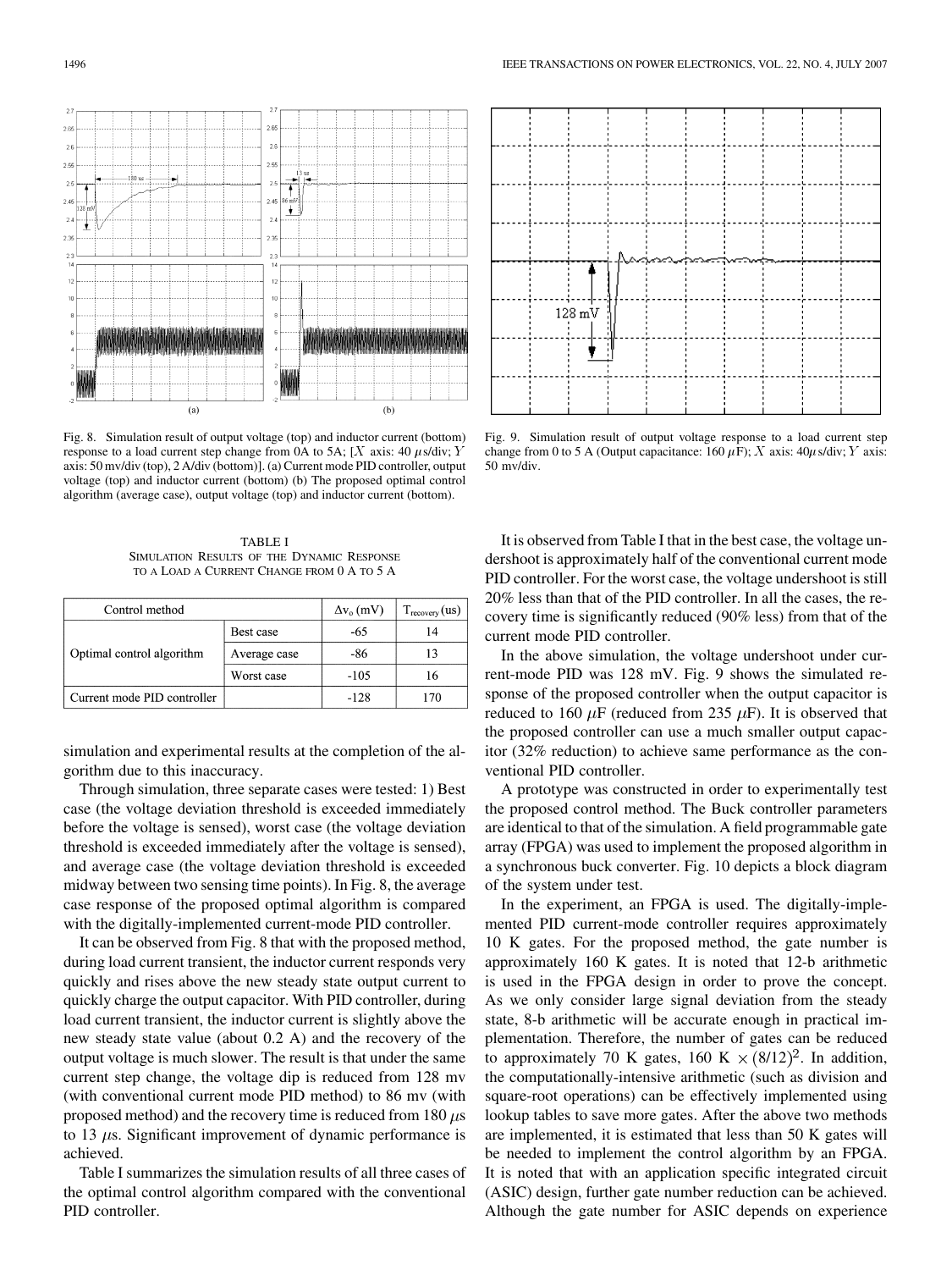

Fig. 10. Diagram of experimental Buck converter test bench using the proposed optimal control algorithms.



Fig. 11. Experimental result of output voltage response to load current change from 0 to 5 A (X axis: 40  $\mu$ s/div; Y axis: 50 mv/div). (a) Current mode PID controller. (b) The proposed optimal control algorithm.

and process, it is estimated that the control algorithm can be implemented with 20–30 K gates in an ASIC.

It is shown in Fig. 11 that by using the proposed control algorithm, the voltage undershoot, due to a positive load current step change (0 to 5 A), is decreased from 130 mV using current mode PID to 82 mV using the proposed optimal control. The recovery time is reduced from  $168 \mu s$  using the current mode PID controller to 17 us using the proposed optimal control method. The experimental results are consistent with the simulation results. It can also be observed from Fig. 11(b) that the transition from the proposed control method to the small signal control algorithm is fairly smooth, with less than a 10 mV deviation.

It is demonstrated in Fig. 12 that by using the proposed control algorithm, the voltage overshoot, due to a negative load current step change (5 A to 0 A), is decreased from 128 mV using the current mode PID controller to 58 mV using the proposed optimal control. The recovery time is reduced from  $144 \mu s$  using current mode PID controller to 12  $\mu$ s using the proposed optimal control method.



Fig. 12. Experimental result of output voltage response to load current change from 5 A to 0 A (X axis: 40  $\mu$  s/div; Y axis: 50 mv/div). (a) Current mode PID controller. (b) The proposed optimal control algorithm.



Fig. 13. Experimental result of output voltage response to load current change from 5 A to 0 A with poorly-defined output filter components (X axis: 40  $\mu$  s/div; Fig. 13. Experimental result of output voltage response to load current chang<br>from 5 A to 0 A with poorly-defined output filter components (X axis: 40  $\mu$ s/div<br>Y axis: 50 mv/div) (a) L: nominal, C: -20% and (b) L: -20%,

Significant dynamic performance improvement is observed from the above experimental results.

The proposed control algorithm requires the value of the output inductor and capacitor. It is common for output filter components to have large tolerances (approximately  $\pm 20\%$ ). In order to verify the robustness of the algorithm, the filter components were varied by 20%. Fig. 13 illustrates two examples of transient responses when the output filter components are not accurately defined.

It is clear in Fig. 13, that the optimal path is no longer followed precisely. In Fig. 13(a), the algorithm allows the PID controller to regain control prematurely. In Fig. 13(b), the algorithm causes a slight voltage undershoot after the recovered overshoot. However, the dynamic response of the converter is still significantly improved and the system still demonstrates large-signal stability. Therefore, it can be concluded that poorly-defined parameters will degrade performance slightly but still allow the algorithm to function.

#### VII. CONCLUSION

In this paper, a new optimal control algorithm to improve the dynamic performance of dc-to-dc converters was proposed. Using the principle of capacitor charge balance, the minimum number of switching cycles and their respective duty cycles are predicted in order to minimize the output voltage overshoot/undershoot and to drive the output voltage back to its nominal value in the shortest possible time during load transient conditions. By utilizing the proposed algorithm, the output capacitor size can be significantly reduced while still meeting the voltage tolerance requirements. Therefore, the cost